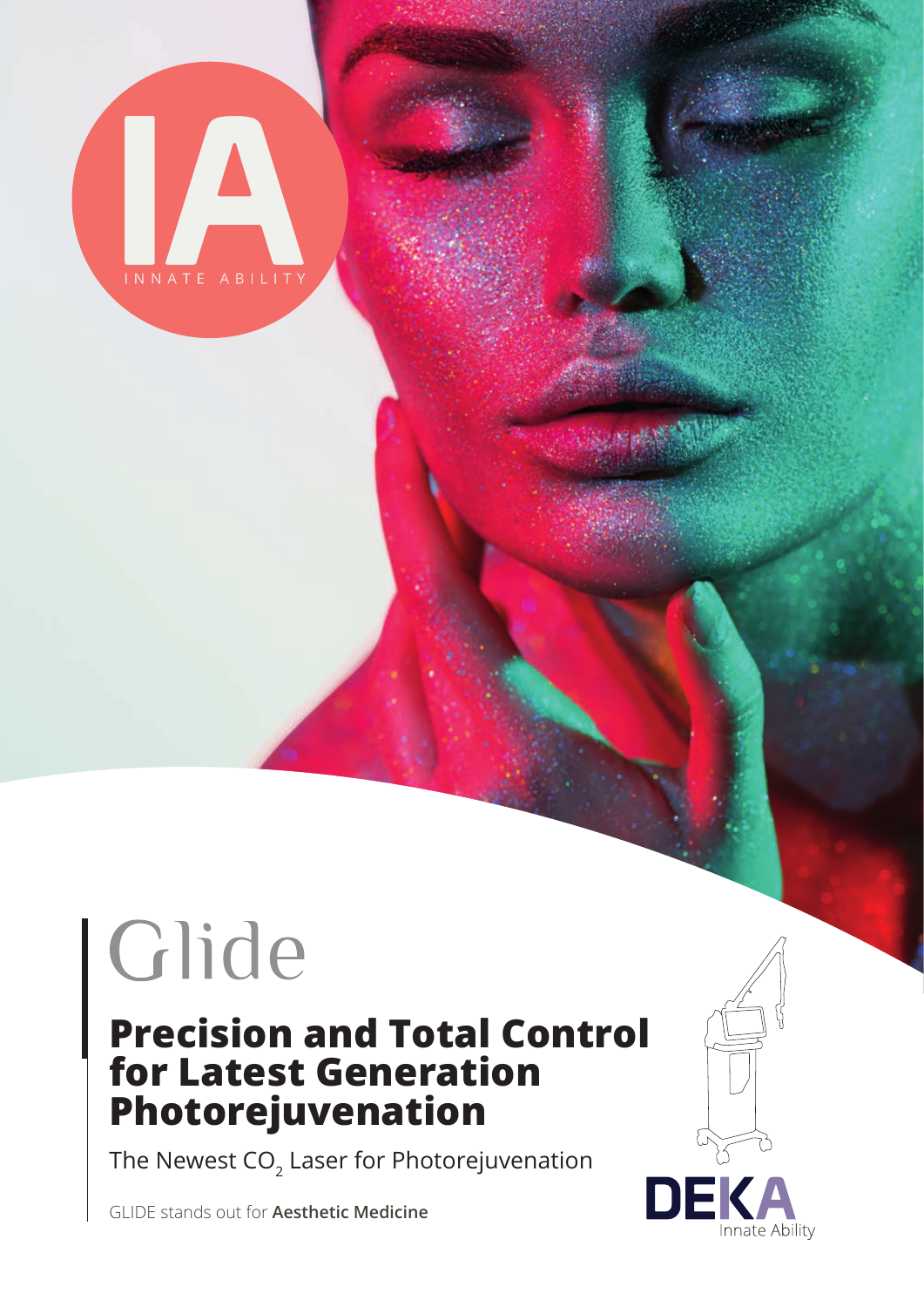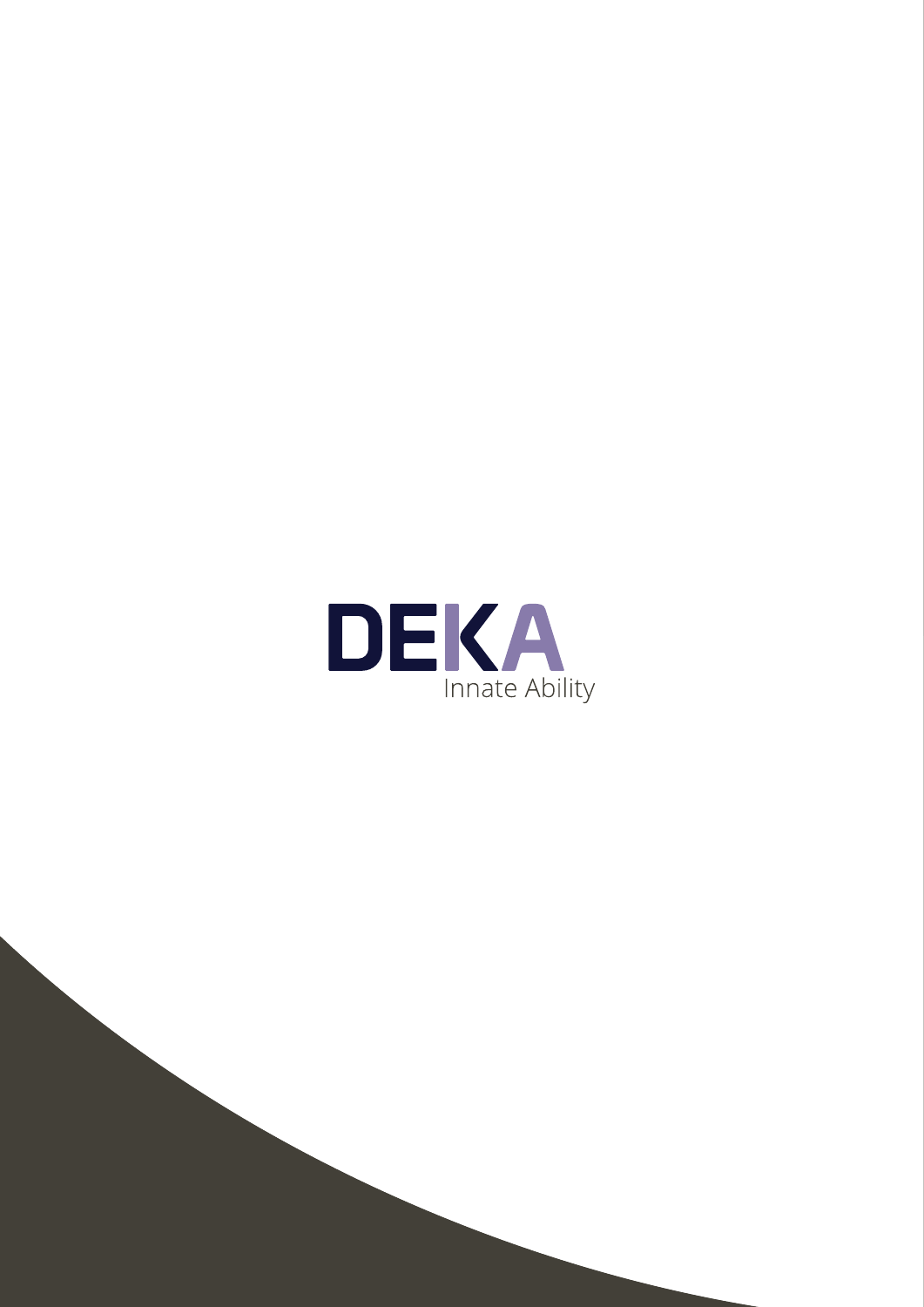## **GLIDE Quick Wins:**

Skin Photorejuvenation | Acne Scars Facial Wrinkles Reduction | Periocular Lifting Deep Scars | Dermatological Surgery

## **Key Principles**

Glide is the new CO<sub>2</sub> laser by DEKA, which, thanks to its 30 - years of experience, has introduced a new system and a series of more ergonomic and highly performing accessories.

The new Glide system adapts well to the treatment of many areas, even the most delicate, like the neck, the decolletage, and the area around the eyes.

## **Why choosing GLIDE**

## **Experience Quality Guarantee**

DEKA has crystalized the results of 40 years of know-how into the technological advancements of this device and its accessories.

### **Total Control and Maximum Efficacy**

The laser source with exclusive PSD technology and SMARTSTACK function achieve efficacy and safety levels never attained before.

 $\overline{\mathbf{o}} \circ \mathbf{c}$ 

m

 $\Omega$ 

**DEKA** 

## **Multidisciplinarity and Flexibility**

Glide has a complete range of scanning systems that can broaden the range of applications possible with this technology.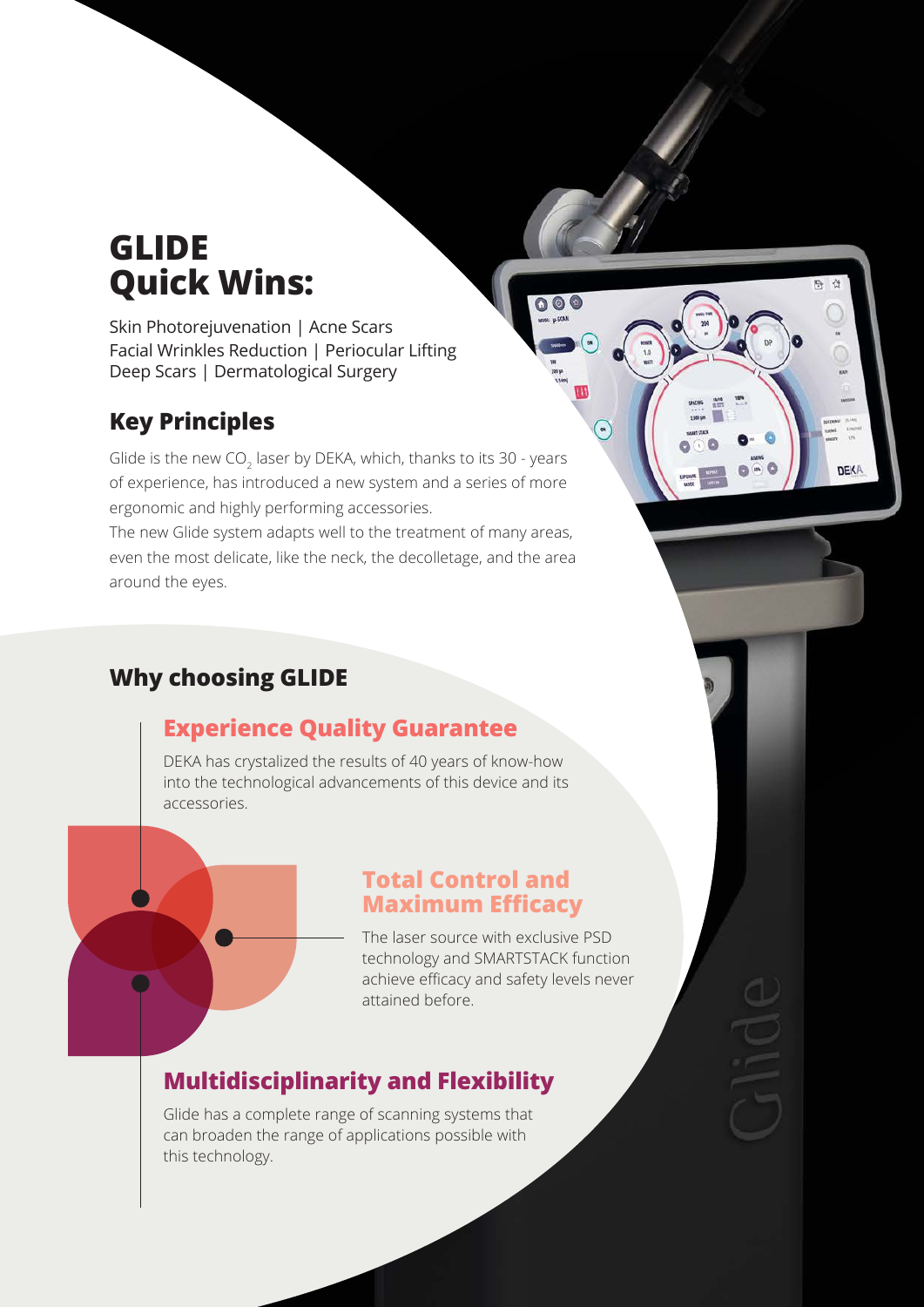# Glide

THE SCIENCE BEHIND

## **Maximum Efficacy, Precision and Total Control**

#### **PSD Technology**

The PSD (Pulse Shape Design) technology makes it possible to choose among various impulse modalities to be able to manage selectively the vaporization depth and the thermal effect: S-Pulse, D-Pulse. H-Pulse, U-Pulse, CW. By varying the impulse modality on the on the area concerned you obtain different ablation and stimulation effects to meet the various clinical needs.

## **SmartPulse (SP) DEKAPulse (DP) HighPulse (HP)**

For real and precise vaporization depth control you can select from 5 SmartStack levels. As the SmartStack level increases a progressive increase of the shrinkage effect is obtained, making the treatment more effective and safe, thus reducing patient recovery time.



## **Smart Scanning SmartStack Modality**

### **Scattered Modality**

Scattered Modality evenly scans inside the entire area and fades along the edges to prevent overlapping of DOTs to ensure greater evenness between the scanning area and the skin texture.



#### **SMART**.TRACK



SmartTrack is the algorithm specially developed to optimize the scanning pat hand to minimize local temperature increase.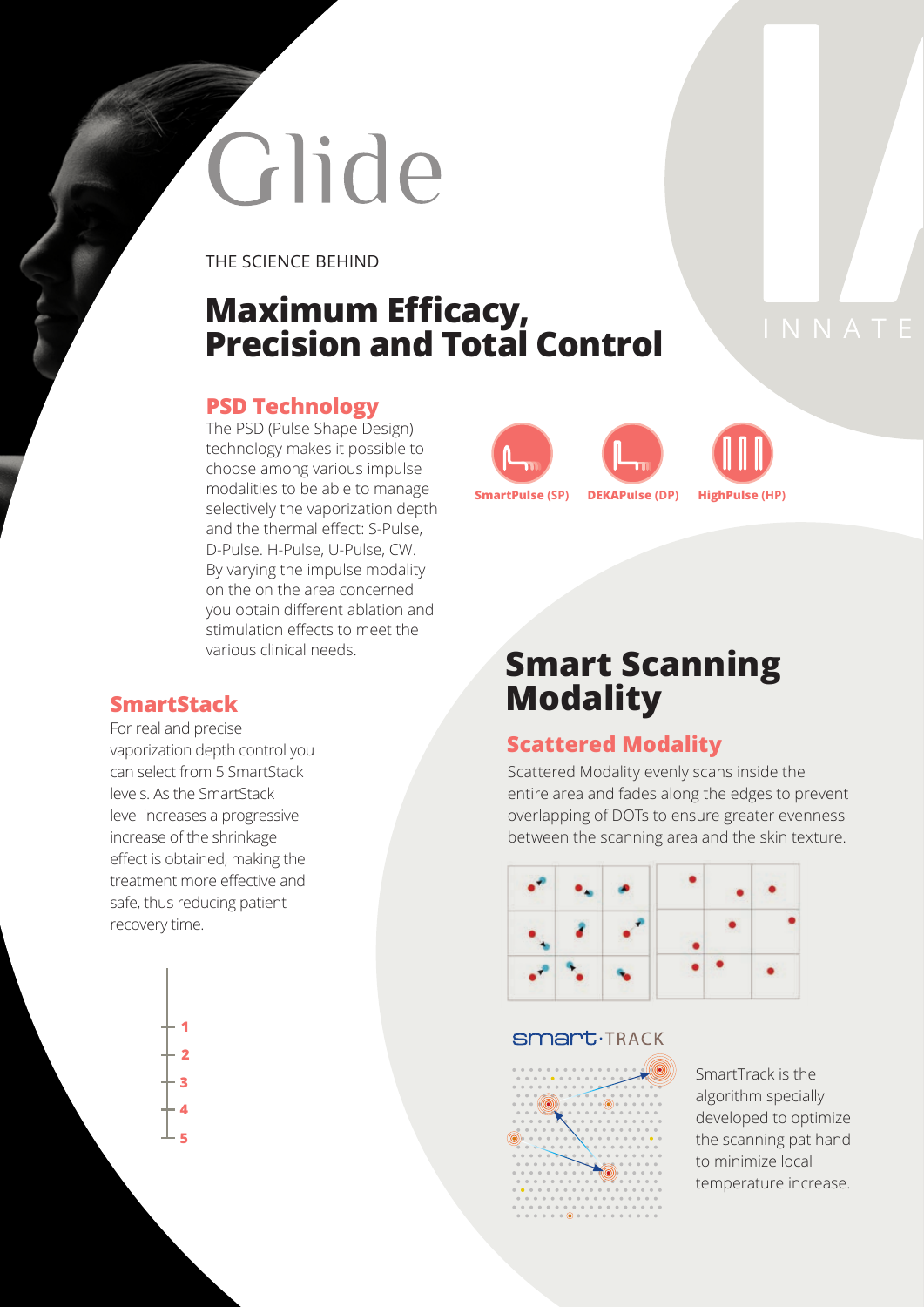## THE SCIENCE BEHIND

## **Set up Complete with Scanning Systems**

Glide has a range equipped with new scanning systems, optimized in shape, weight, easier connection and size to maximize handling.

### **µ-Scan DOT**

Scanning system designed to ensure utmost ergonomics in fractionated or traditional resurfacing treatments (modifiable parameters: Size, stretching and scanning area shape).





#### **µ-Scar 3**

Scanning system designed for remodelling deep scars. Minimizes the risk of post-treatment hyper and hypopigmentation thanks to the smaller spot size that generates greater depth of the action with reduced energy.

### **Derma Scan**

Scanning system paired with handpieces with 4" and 7" focus designed for fast and tridimesional ablations.

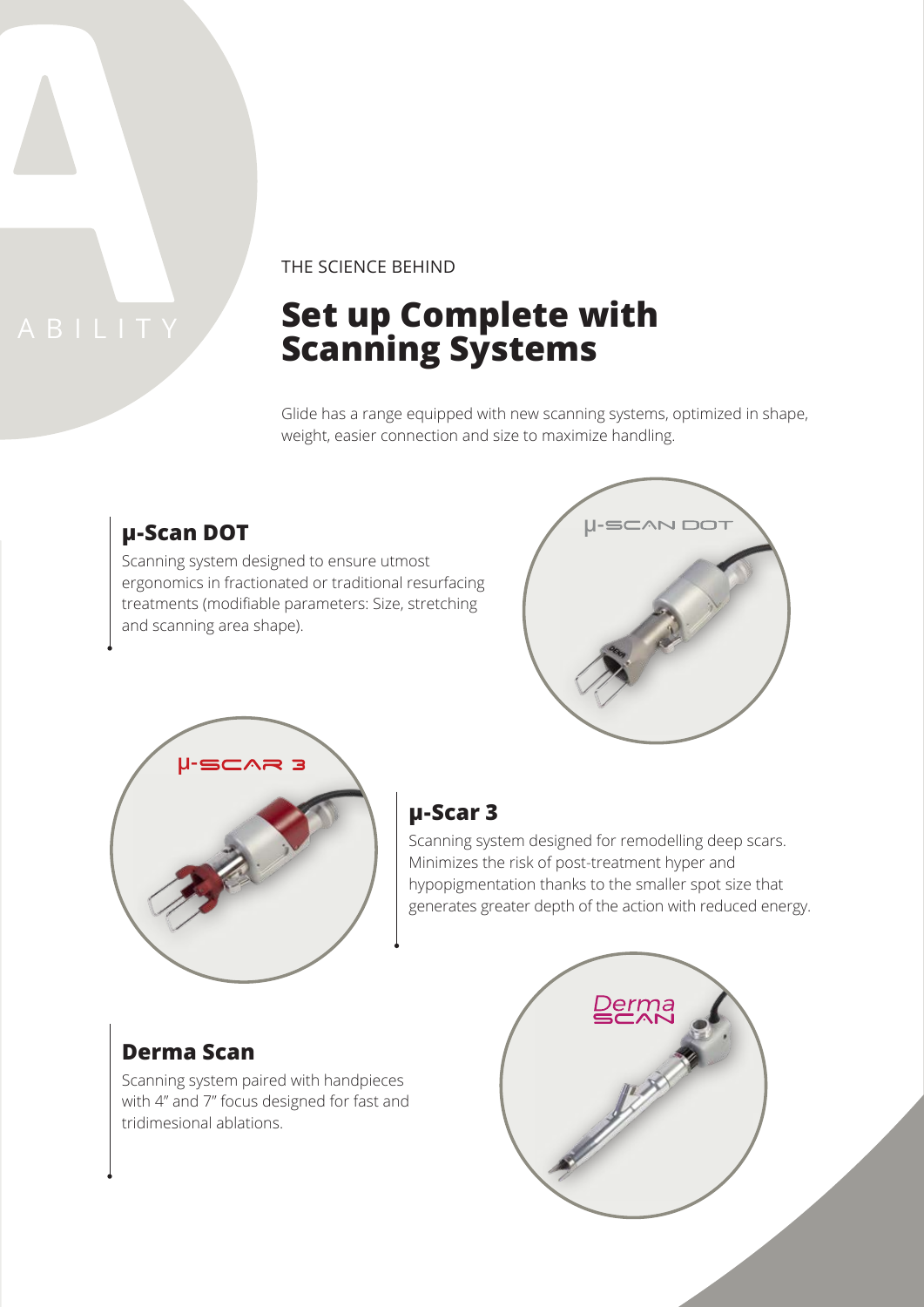#### THE PERFECT MATCH

## **GLIDE Strength**

- **•** Provides **uncompromising versatility** in skin rejuvenation techniques.
- **•** Exclusive advanced technology solutions **(PSD and SmartStack)** to maximize results.
- **•** Extreme flexibility in parameter settings and maximum adaptability to patient requirements.
- **•** Utmost **control and precision** of use
- **•** Broad use of applications thanks to **a complete set-up of microscanner.**
- **Over 30 years experience** in CO<sub>2</sub> laser production.

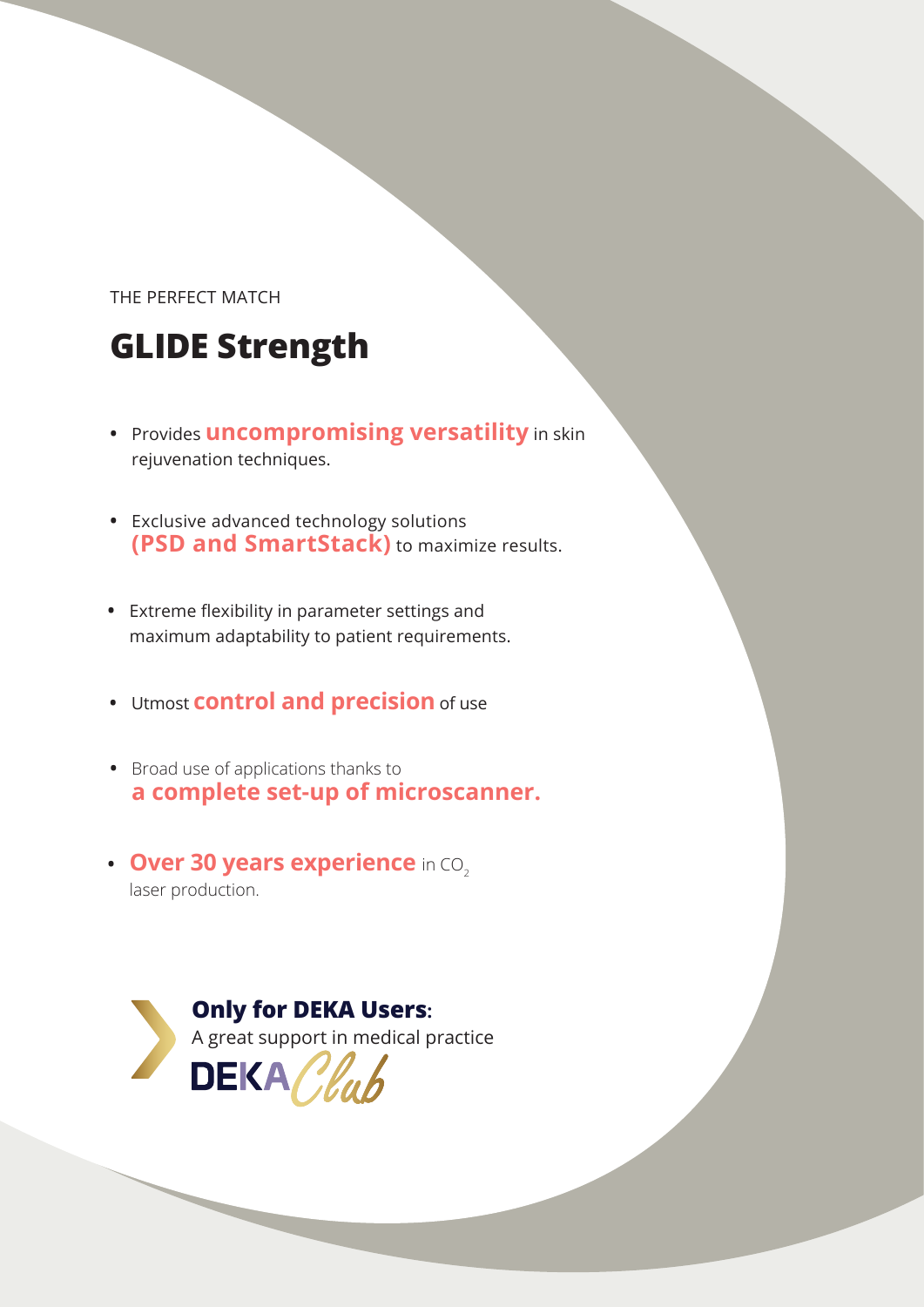